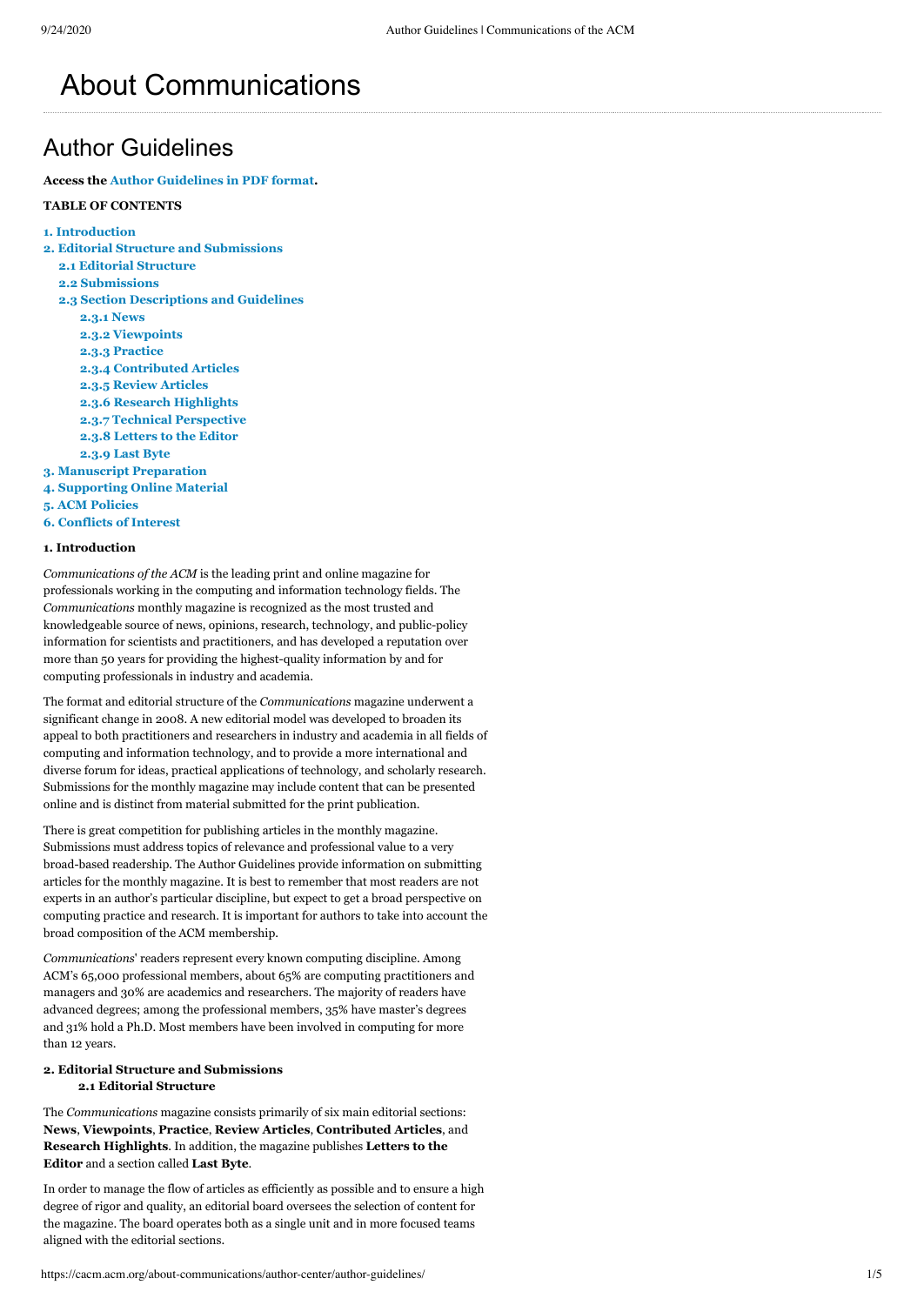While the selection criteria and editorial process for articles varies by section, the board is responsible for maintaining a consistently high level of quality for all sections to ensure that the magazine addresses a broad spectrum of topics that appeal to an international readership of practitioners, researchers, and educators.

#### <span id="page-1-0"></span>**2.2 Submissions**

*Communications* continues to welcome unsolicited submissions for publication in the magazine. Certain sections, including **Practice** and **Last Byte**, publish articles by invitation only.

Submissions to the magazine must address topics of relevance and professional value and be written for a broad readership. Submissions that provide a broad perspective on computing practice and research appeal to a larger segment of the ACM membership and computing community will be given priority over articles that require a significant level of knowledge of specific subject-matter expertise.

All submissions are reviewed by the *Communications* Editorial Board and Editorin-Chief, who reserve the right to accept or reject any and all submissions at their discretion.

#### <span id="page-1-1"></span>**2.3 Section Descriptions and Guidelines**

Manuscripts for the monthly magazine's editorial sections are expected to adhere to the following guidelines:

#### <span id="page-1-2"></span>**2.3.1 News**

**News** publishes a selection of brief news updates and in-depth news articles (up to 2,000 words) on a range of U.S. and international topics in computing, information technology, and public-policy issues.

*Communications*' **News** department employs full-time professional science and technology writers and an expanding network of freelance writers to provide the most current news related to computing and related topics for publication in the print and online editions of the magazine.

 If you are a professional science or technology writer or have written a current news article on a topic you believe is appropriate for the computing community, please send a brief email message with your submission to [News@cacm.acm.org](javascript:location.href=).

#### <span id="page-1-3"></span>**2.3.2 Viewpoints**

**Viewpoints** is dedicated to opinions and views that pertain to issues of broad interest to the computing community, typically, but not exclusively, of a nontechnical nature. Controversial issues will not be avoided but be dealt with fairly. Authors are welcome to submit carefully reasoned "Viewpoints" in which positions are substantiated by facts or principled arguments. Moreover, this section periodically hosts editorial debates in a Point/Counterpoint format in which both sides of an issue are represented.

**Viewpoints** articles should consist of up to 1,800 words, include a small number of references (generally, no more than 10), and be submitted to [http://cacm.acm.org/submissions.](https://cacm.acm.org/submissions)

# <span id="page-1-4"></span>**2.3.3 Practice**

**Practice** targets professionals in the software industry with an emphasis on software engineering. Articles published in this section frame and define technical problems and challenges ahead while helping readers sharpen their own thinking and ability to pursue innovative solutions. **Practice** does not focus on industry news or the latest solutions. Rather, articles explore disruptive technologies that are just on the verge of breaking through.

This section highlights problems that are likely to arise and poses questions that software engineers should be thinking about while dissecting industry issues that matter most and examines the challenges faced by software architects, project leaders, IT managers, and corporate decision makers.

Submissions to this section are by invitation only. Detailed submission guidelines will be forwarded to invited authors.

# <span id="page-1-5"></span>**2.3.4 Contributed Articles**

**Contributed Articles** cover the wide and abundant spectrum of the computing field—its open challenges, technical visions and perspectives, educational aspects, societal impact, significant applications and research results of high significance and broad interest. Following the roots of *Communications*, these submissions are peer-reviewed to ensure the highest quality. Topics covered must reach out to a very broad technical audience. While articles appearing in an ACM *Transactions* journal are aimed at a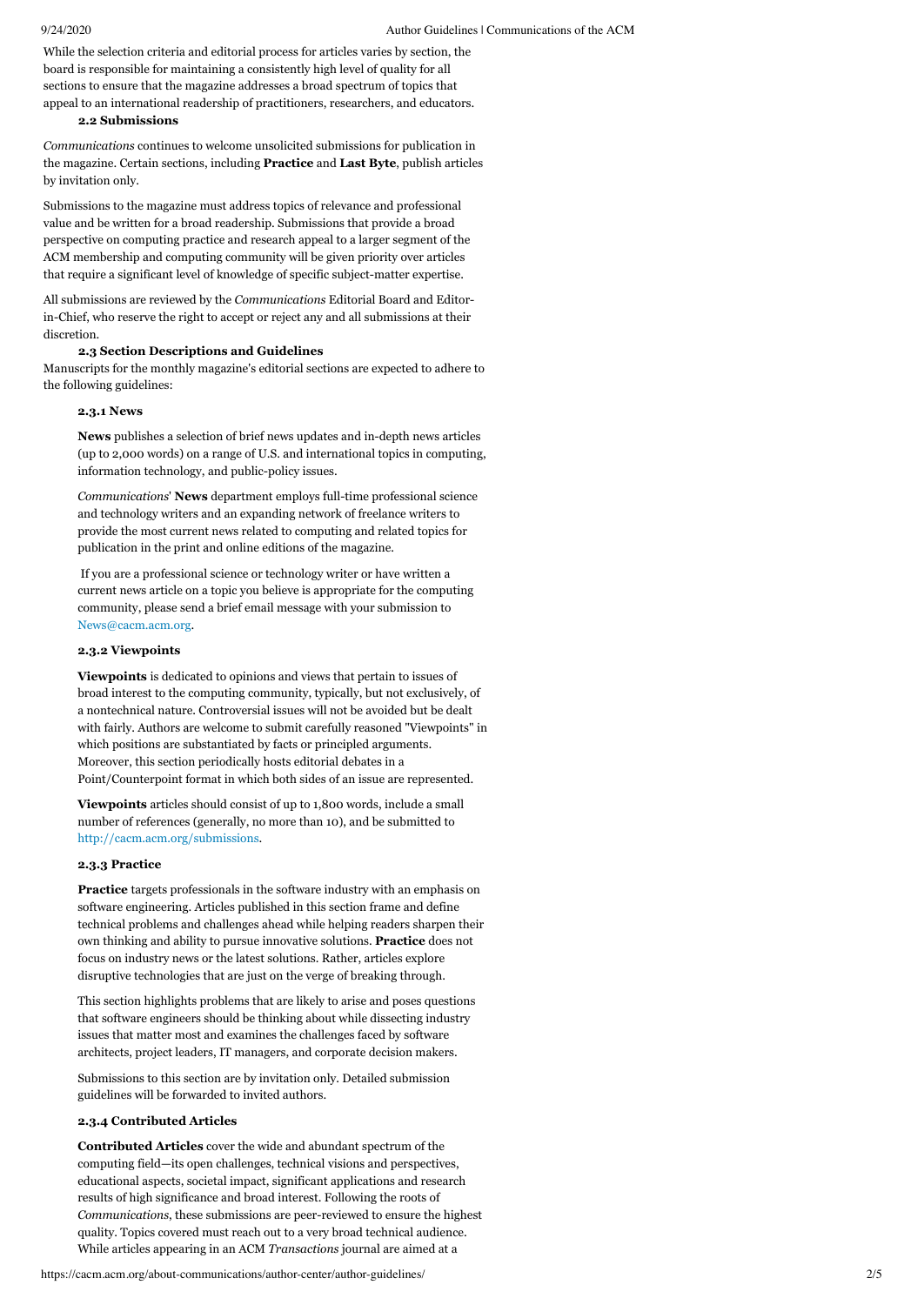specialized audience, articles in *Communications* should be aimed at the broad computing and information technology community.

A **Contributed Article** should set the background and provide introductory references, define fundamental concepts, compare alternate approaches, and explain the significance or application of a particular technology or result by means of well-reasoned text and pertinent graphical material. The use of sidebars to illustrate significant points is encouraged.

As noted, there is a length limit. Authors should use one of these ACM conference proceedings templates [\(Word](https://www.acm.org/binaries/content/assets/publications/word_style/interim-template-style/interim-layout.docx), [LaTeX\)](https://www.acm.org/binaries/content/assets/publications/consolidated-tex-template/acmart-primary.zip). Manuscripts should not exceed eight template pages, including any tables, graphics, or figures. Inclusions of such elements is encouraged to improve readability. References are not included in the eight pages.

References are limited to 40 and should be numbered alphabetically by author's last name, first initial. All listed references must be cited in text. Excess references will be spilled to an online appendix.

Please submit at [http://cacm.acm.org/submissions.](https://cacm.acm.org/submissions)

Submissions to the **Contributed Articles** section should be accompanied by a cover letter indicating:

• Title and the central theme of the article;

• Statement addressing why the material is important to the computing field and of value to the Communications reader; and,

• Names and email addresses of three or more recognized experts who would be considered appropriate to review the submission.

# <span id="page-2-0"></span>**2.3.5 Review Articles**

**Review Articles** describe new developments of broad significance to the computing field and highlight unresolved questions and future directions. Unlike an article in ACM *Computing Surveys*, which provides an in-depth introduction to a technical area, a review article in *Communications* should offer a high-level perspective on a technical area.

As noted, there is a length limit. Authors should use one of these ACM conference proceedings templates [\(Word](https://www.acm.org/binaries/content/assets/publications/word_style/interim-template-style/interim-layout.docx), [LaTeX\)](https://www.acm.org/binaries/content/assets/publications/consolidated-tex-template/acmart-master.zip). Manuscripts should not exceed eight template pages, including any tables, graphics, or figures. Inclusions of such elements is encouraged to improve readability. References are not included in the eight pages.

References are limited to 40 and should be numbered alphabetically by author's last name, first initial. All listed references must be cited in text. Excess references will be spilled to an online appendix.

[Please submit at](https://www.acm.org/binaries/content/assets/publications/consolidated-tex-template/acmart-master.zip%3ELaTeX%3C/a%3E).%20Manuscripts%20should%20not%20exceed%20eight%20template%20pages,%20including%20any%20tables,%20graphics,%20or%20figures.%20Inclusions%20of%20such%20elements%20is%20encouraged%20to%20improve%20readability.%20References%20are%20not%20included%20in%20the%20eight%20pages.%3C/p%3E%3Cp%20style=) [http://cacm.acm.org/submissions.](https://cacm.acm.org/submissions)

#### <span id="page-2-1"></span>**2.3.6 Research Highlights**

**Research Highlights** provides readers with a collection of outstanding research articles, selected from the broad spectrum of computing-research conferences. Articles are first nominated by Editorial Board Members or Approved Nominating Organizations and are then subject to final selection by the Editorial Board. Authors are then invited to submit their article, after they have rewritten and expanded their scope as appropriate for the broad readership of *Communications*.

It is important to note that publication in *Communications*, a computingtechnology and science magazine, does not conflict with publication in archival journals. Articles in archival journals are typically expanded versions of conference publications, while *Communications* aims to publish somewhat shorter and higher-level versions of these articles.

Full-length **Research Highlights** should consist of no more than eight pages according to the *CACM* **[Research Highlights](https://cacm.acm.org/about-communications/author-center/author-guidelines/research-highlights-template/)** Template and contain no more than 25 references. Authors should note this template is provided as a helpful measuring tool only; it does not reflect camera-ready copy.

Each selected **Research Highlights** article is preceded by a one-page (700- 800 word) summary.

#### <span id="page-2-2"></span>**2.3.7 Technical Perspective**

**Technical Perspective** summary essays provide readers with an overview of the underlying motivation, the important ideas of the featured **Research Highlight**, and its scientific and practical significance. **Technical**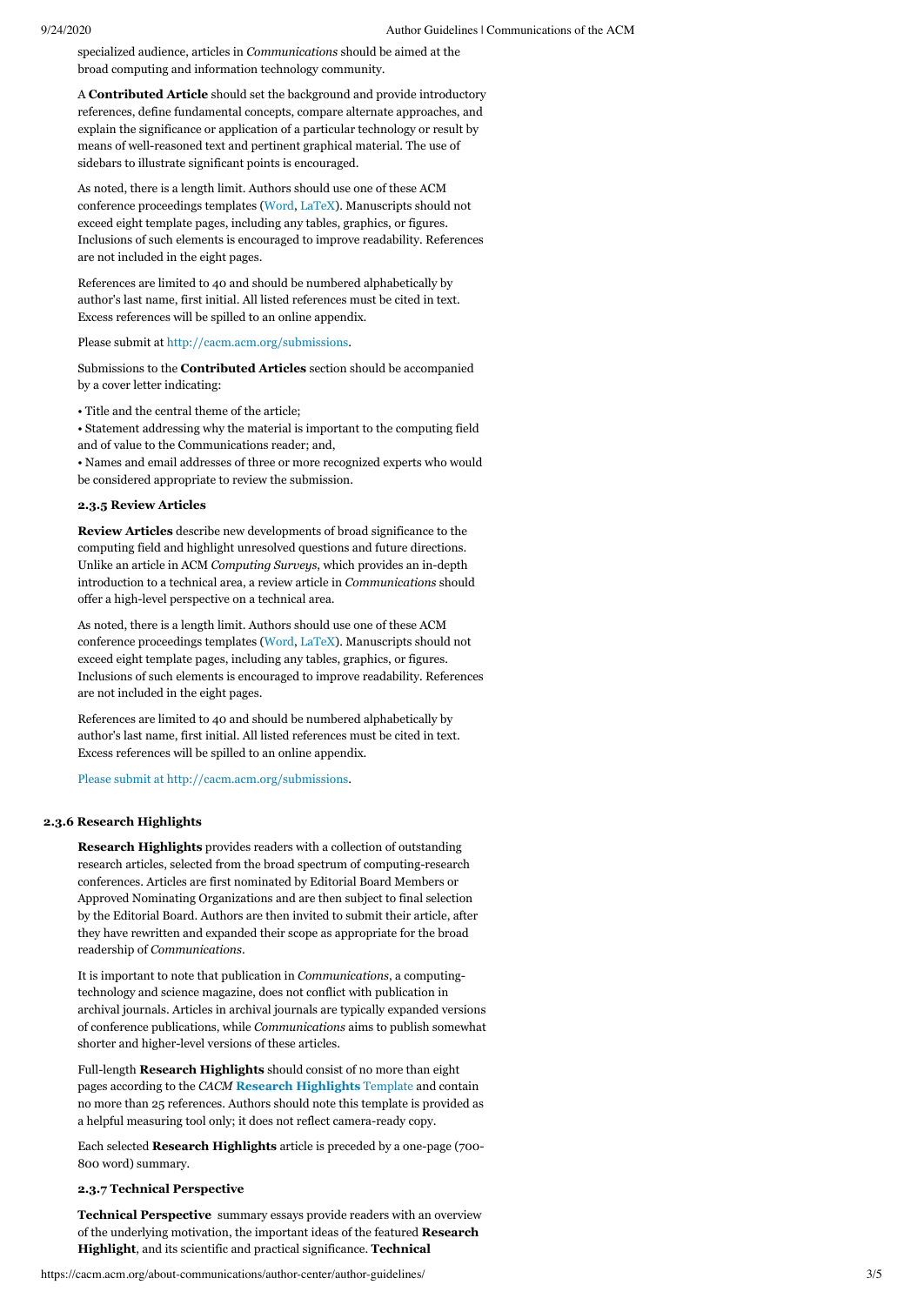**Perspective** articles will be written by noted experts in the field addressed by the **Research Highlight** article and will be invited by the Editorial Board.

Papers should be submitted to [http://cacm.acm.org/submissions](https://cacm.acm.org/submissions).

# <span id="page-3-0"></span>**2.3.8 Letters to the Editor**

**Letters to the Editor** consists of comments on articles published in both the print and online editions of *Communications*, as well as selections or contributions from various blogs published by ACM as appropriate.

Submitted letters should not exceed 500 words and should include the contributor's name, email address, and postal address. Due to limited space, *Communications* cannot publish all submitted letters in the printed magazine. Whenever possible, high-quality letters will be posted on the *[Communications](https://cacm.acm.org/)* Web site. Preference will be given to feedback that begins new discussions, adds significant new points to previous discussions, or is highly time-sensitive. Send letters to [letters@cacm.acm.org.](javascript:location.href=)

#### <span id="page-3-1"></span>**2.3.9 Last Byte**

**Last Byte** consists of lighter-fare content that will appear as both regularly appearing columns, such as Q&As, futurist articles dealing with computing, and mathematical puzzles for those who like a good challenge. If you have an idea for a one-time or regularly appearing **Last Byte** contribution that you believe is appropriate for the computing community, please send a brief email message with your idea to [LastByte@cacm.acm.org.](javascript:location.href=)

# <span id="page-3-2"></span>**3. Manuscript Preparation**

The preferred file type for submitted manuscripts, with the exception of **Research Highlights**, is Word or RTF, but PDF is also acceptable. **Research Highlights** papers should be submitted as LaTeX files; a **[Research Highlights](https://cacm.acm.org/about-communications/author-center/author-guidelines/research-highlights-template/)** template has been provided to help gauge length restrictions. Use of this template does not indicate camera-ready copy.

All material submitted to *Communications* is edited and copyedited. All files should reflect the following guidelines:

**Headlines:** Article titles should be inviting and manageable. Authors should consider using 6-7 words at most and avoid the use of colons if possible.

**References:** References (see the **Contributed Articles** section for citation limits) to previous work should be included at the end of the article. References must be ordered alphabetically by first author and numbered. All listed references must be referred to in text by their corresponding number.

**Artwork:** Clear sketches and accurate graphs are sufficient for initial submissions. Upon acceptance of an article, authors will be given instructions regarding the submission of final artwork. Any artwork derived from sources other than the author's own must be accompanied by an appropriate letter of permission and source citation. It is the author's responsibility to obtain such copyright permission and credit wording.

**Accepted Submissions:** Upon article acceptance, *Communications* editors provide authors with additional information regarding final electronic submissions. The lead author for each manuscript will be contacted once the article has been slated for publication.

Once scheduled, *Communications* editors will edit the article for substance and presentation. All articles will also be copyedited to conform to The Chicago Manual of Style (University of Chicago Press), as well as *Communications*' house style.

All tables and figures are redrawn for consistency by a graphic artist using the drafts supplied. Authors should provide concise titles and caption copy. Articles published in the *Communications* magazine will run in a two-column or three-column format. Therefore, authors must make sure any programming code or equations included in the manuscript are set for correct line breaks, indentations, and punctuation. Code that runs more than 35 characters wide will be pulled from text and reset as a figure, in which case a figure caption must be supplied.

#### <span id="page-3-3"></span>**4. Supporting Online Material**

Informational resources for the online presentation of articles in every editorial section of Communications are welcome. These materials may include but are not limited to additional tables; figures; URLs for online references; video files; audio files; a list of print references; PowerPoint